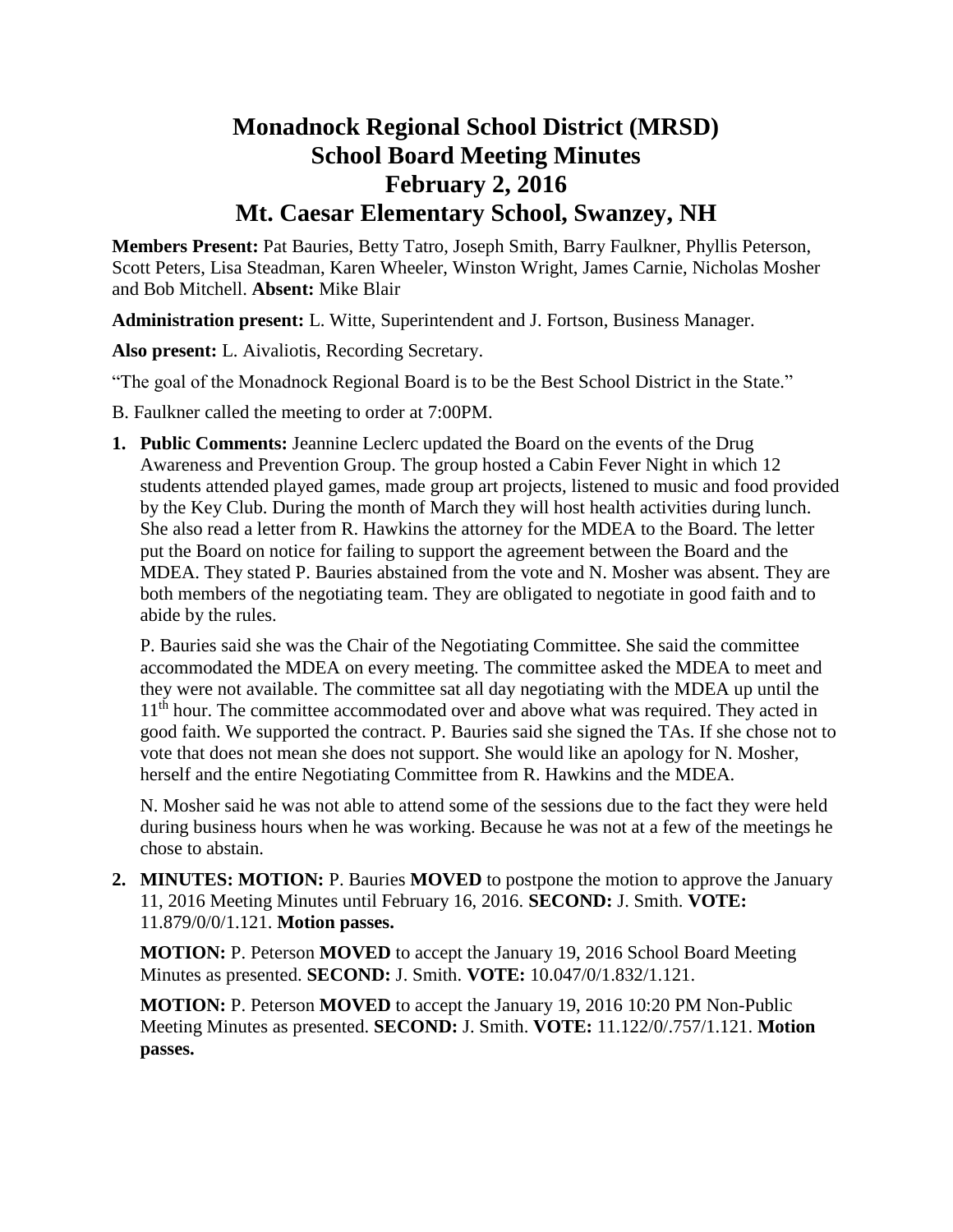**MOTION:** P. Peterson **MOVED** to accept the January 19, 2016 10:37 PM Non-Public Meeting Minutes as presented. **SECOND:** J. Smith **VOTE:** 10.124/0/1.755/1.121. **Motion passes.** 

**3. Student Government Report:** There is no Student Government Report.

## **4. Superintendent Report:**

**a. Business Administrator Report: MOTION:** L. Steadman **MOVED** to authorize Superintendent Witte to sign the Cobra Agreement and the Health Care Agreement on behalf of the District. **SECOND:** S. Peters. **DISCUSSION:** The Board will authorize L. Witte to be the District rep. until June 30, 2016. L. Witte will sign the agreements on behalf of the School Board. **VOTE:** 11.879/0/0/1.121. **Motion passes.** 

**MOTION:** P. Peterson **MOVED** to allow the second quarter draw down of the Aces 93 Expendable Trust in the amount of \$23,899.10. **SECOND:** S. Peters. **VOTE:**  11.879/0/0/1.121. **Motion passes.** 

J. Fortson informed the Board of the motion to allow L. Witte, J. Fortson, Chief DeAngelis and the Swanzey Town Administrator to develop a MOU and the estimated cost of the SRO. The information will not be final until the motion passes. She would ask for comments at the next meeting. It was asked if there is an outstanding bill with the Town of Swanzey. J. Fortson said it is on the table with no answer yet.

**b. Correspondence and Announcements:** L. Witte informed the Board she had received a letter from Bernard Ellis who participated in an IEP Session on January 22, 2016. He commented favorably on the staff and that the meeting was the most positive he had attended.

The District has received the following donations: \$1,000.00 from the Gilsum Thomson Reuters Dollars for Doers Program, \$790.00 from GSA PTCA for a community dinner and transportation fees on field trips, \$1,500.00 for DI from the K. Greatbatch Trust and an anonymous donation in the amount of \$4,000.00 for the Baseball Program. **MOTION:** J. Smith **MOVED** to accept the donations to the District as presented by L. Witte. **SECOND:**  W. Wright. **VOTE:** 11.879/0/0/1.121. **Motion passes.** S. Peters asked if there is a template or process for sending thank you notes. It was explained the principals from the individual school send the notes. L. Steadman asked in regards to the anonymous donation if the donation is proper and if the District does not take donations from companies such as a cigarette company. L. Witte assured L. Steadman the donation is okay.

L. Witte informed the Board of the upcoming fundraisers in the District. **MOTION:** S. Peters **MOVED** to allow the ACES 93 Program to take an out of state field trip to the Aquatic Center in White River Junction in Vt. **SECOND:** K. Wheeler. **VOTE:**  11.879/0/0/1.121. **Motion passes.** 

## **c. Other Issues of Importance:**

# **5. BOARD CHAIR REPORT:**

**a. Chair Report:** B. Faulkner said he has three meetings left as the Board Chair. He will be out of town on February 16, 2016 and L. Steadman will run the meeting.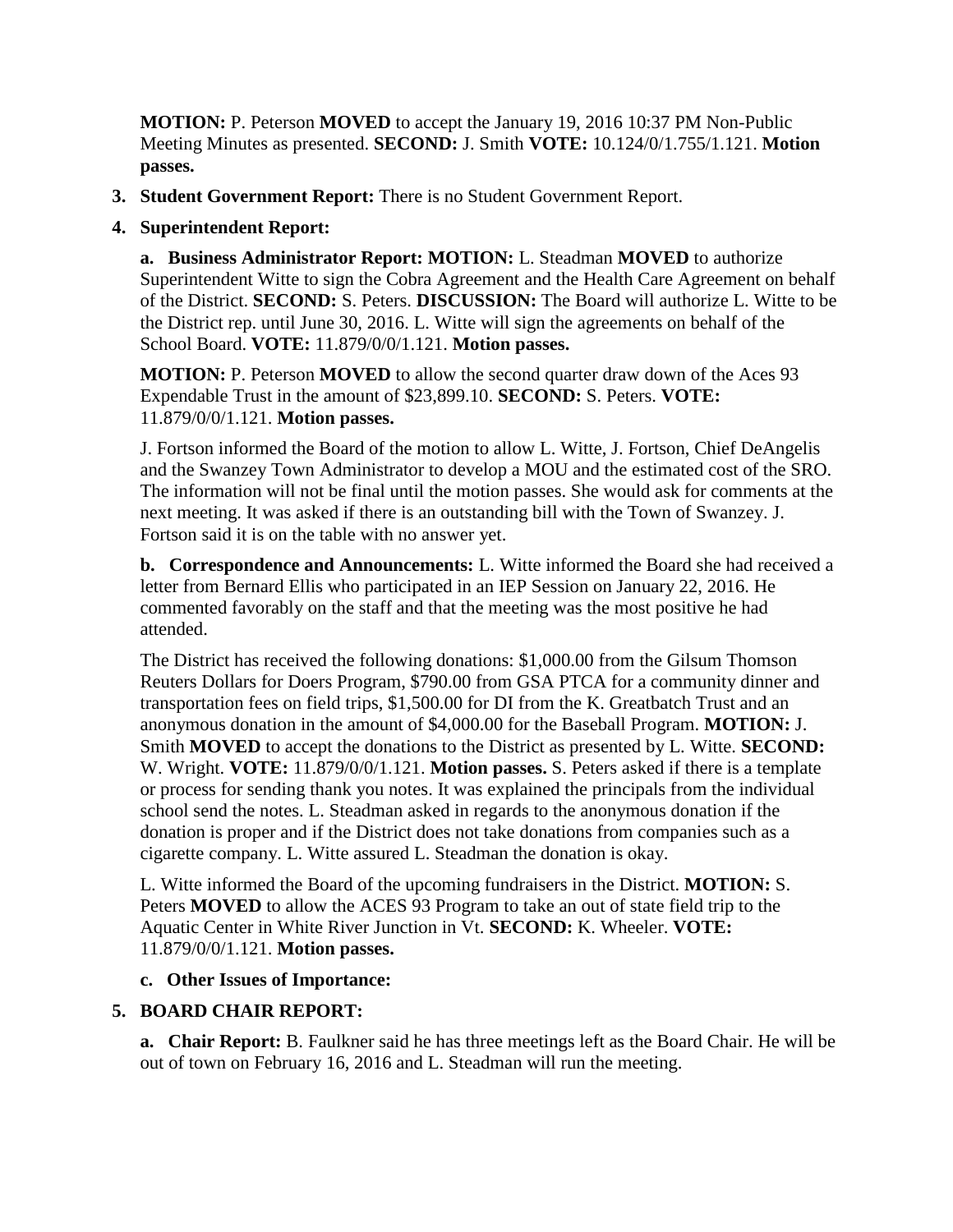#### **6. COMMITTEE REPORTS AND \*MOTIONS:**

**a. Budget Committee Representative:** The Budget Committee did not meet.

**b. Community Relations Committee:** S. Peters reported the committee met but did not have a quorum.

**c. Education Committee:** P. Bauries reported the committee met on January 26, 2016 and L. Carey gave a PowerPoint on transiting from a targeted assist Title I Model to a school wide Title I Model at Cutler School. L. Carey reviewed the process in order to bring Cutler to a school wide Title I Model. Cutler is the only elementary school not Title I school wide. This will take an 80% vote of the teachers from Cutler than a steering committee will be formed. By doing this every student will have these services. L. Witte informed the committee the cost of the Math Program is at \$150,000.00 with \$6,000.00 worth of free training and the ability to pay over three years. The juniors will be taking the SAT on March 2, 2016. The next meeting is on February 15, 2016 at 6:30 PM.

**d. Technology Committee:** The Technology Committee has not met. They are scheduled to meet on Feb. 11, 2016.

**e. Finance/Facilities Committee:** J. Carnie reported the committee met on January 26, 2016. D. LaPointe gave a report of the spring projects and presented the prints for Mt. Caesar The contractors did a walkthrough of Mt. Caesar. D. LaPointe discussed a top dresser for the fields and the energy savings. J. Fortson explained the salaries and benefits have been encumbered. The committee reviewed the warrant articles. The committee will meet on February 15, 2016 at 5:00 PM. **MOTION:** J. Carnie **MOVED** to accept the bid of up to \$10,902.00 from A. L. Johnson Roofing Co. for the Troy Elementary School "Roof Snow Guards." **SECOND:** W. Wright. **DISCUSSION:** J. Carnie explained Melanson had a bid in the amount of \$29,000.00. We did not receive a third bid. L. Steadman explained there is a policy that requires three bids. J. Carnie said it was addressed and discussed at the committee meeting. The committee approved by D. LaPointe's explanation. He explained and gave his rationale. He explained Melanson and A. L. Johnson are good companies and stand by their work. A. L. Johnson is top notch for smaller jobs. L. Steadman said it is still important to have three bids. We are constantly going against policy. She said D. LaPointe is a good negotiator but we have a policy. We need to vote not to use the policy for each vote. B. Faulkner said we are voting up or down. L. Steadman suggested suspending the motion. B. Faulkner said there are things that bend and break, each can vote their way. J. Carnie said the committee discussed this in all fairness we want to change the policy but there are policies in front of the Policy Committee that are sitting there. The Finance/Facilities took a view of the proposal and presented it in a timely fashion. If the Board wants to take it up to change policy they can discuss it. J. Fortson said the funds for the repair are leftover in a warrant article. **VOTE:** 11.879/0/0/1.121. **Motion passes.** 

**MOTION:** J. Carnie **MOVED** to accept a lease for the Maintenance Dept. on a "Top Dresser 2500" compost spreader for the District school fields in the amount of \$11,958.00 total for a three year lease. **SECOND:** P. Peterson. **DISCUSSION:** J. Carnie explained it is a 36 month lease at \$3,986.00 per year. The Facilities Director stated that the cost would come from the Facilities budget, starting with the 2015-2016 budget. D. LaPointe explained we are leasing directly from Toro. He spoke to other companies but they are farther away. **VOTE:**  11.879/0/0/1.121. **Motion passes.**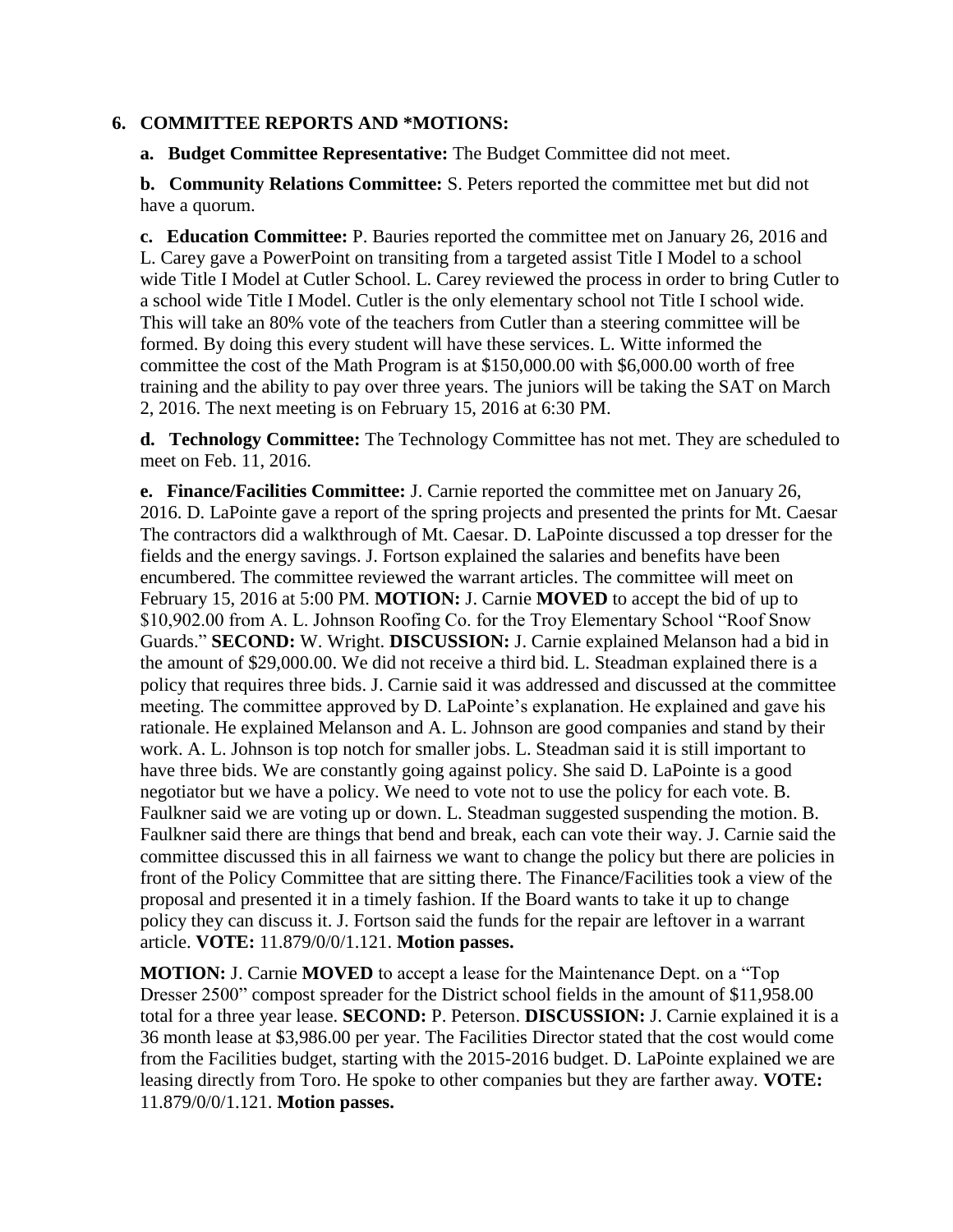**MOTION:** J. Carnie **MOVED** to have the Business Manager coordinate with Ron Fabianski, Neil Moriarty and Dan Coffman to obtain a milling machine through community donations. **SECOND:** P. Bauries. **DISCUSSION:** The milling machine is for the Welding-Technology Classroom and is in need to be replaced. It is not in the 2016-2017 budget and this is a community effort to replace it. **VOTE:** 11.879/0/0/1.121. **Motion passes.**

**MOTION:** J. Carnie **MOVED** to ask for a written opinion from the NHSBA on the MRSD Health Care rollover from one contract to another of \$510,000.00. **SECOND:** W. Wright. **DISCUSSION:** The existing contract has no language to allow for this rollover, therefore it is believed that the funds should be returned to the taxpayers of the District. J. Carnie explained the committee had a long discussion on Article 7. There is no contract language for a rollover. There are numerous questions. B. Faulkner said this is a bad idea. What are we going to do? This is an attack on our contract which we approved. It will undercut the MDEA contract. We have our own attorney. We will be dangerously close to "in bad faith". J. Fortson had said this is reviewed by competent attorneys. J. Carnie anticipates a full discussion at the Deliberative Session. The question is the \$510,000.00. **VOTE:**  2.190/6.482/3.20/1.121. **Motion fails.** 

**f. Negotiating Committee:** P. Bauries reported the committee has not met.

**g. Ad Hoc Committee on STEAM:** B. Tatro reported the committee will meet on February 3, 2016.

**h. Policy Committee:** Policy JLCK is a brand new policy and mandated by law and is being presented for a first read. Policy EEAE School Bus Safety Program is an offshoot of the Audio Video Recording Policy in order to be consistent with other policies. P. Bauries would like to see it presented at the same time as the Audio Video Recording Policy. L. Steadman would suggest moving Policy EEAE School Bus Safety Program forward as the first read. J. Carnie would like to table this. He is upset that the policies sent to the Policy Committee are not being looked at in a timely manner. Policy BDE was sent to Policy on January 14, 2016. The committee is stalling. J. Carnie asked to table Policy EEAE until after the policies the Board has asked the Policy Committee to review have been done. Take the first reads in order. L. Steadman commented it is not wise to deal in order. Some of the policies need special attention. N. Mosher asked if the Policy Committee has an update on Policy BDE. L. Steadman said Policy BDE has been updated but it was not ready for the packets. B. Tatro said the Board is not accusing the committee of stalling and there should be no personnel attacks. J. Carnie said it was on the agenda about 8 months ago. The rationale is that they are stalling. They were directed by the Board to bring it to the full Board. L. Witte takes responsibility for the policy not being presented regarding the mailing of the packets.

**i. Extracurricular Activities Committee:** S. Peters explained L. Witte presented a first draft of the sports expenditures. It is still a draft but good progress. **MOTION:** S. Peters **MOVED** to fund the MRMHS Hockey Team at 50% for the 2015-2106 season, increasing the districts commitment from \$8,742.00 to \$11,013.31. **SECOND:** N. Mosher. **DISCUSSION: MOTION:** J. Smith **MOVED** to have the funds come out of the unexpended fund balance at the end of the current year. **SECOND:** K. Wheeler. **DISCUSSION:** It was commented there is no reason why this was not in the budget for the MRSHS. We are on a very bone tight budget. It belongs in the budget. We cannot even pay for a milling machine. S. Peters explained the increase is due to the cost of the ice time at the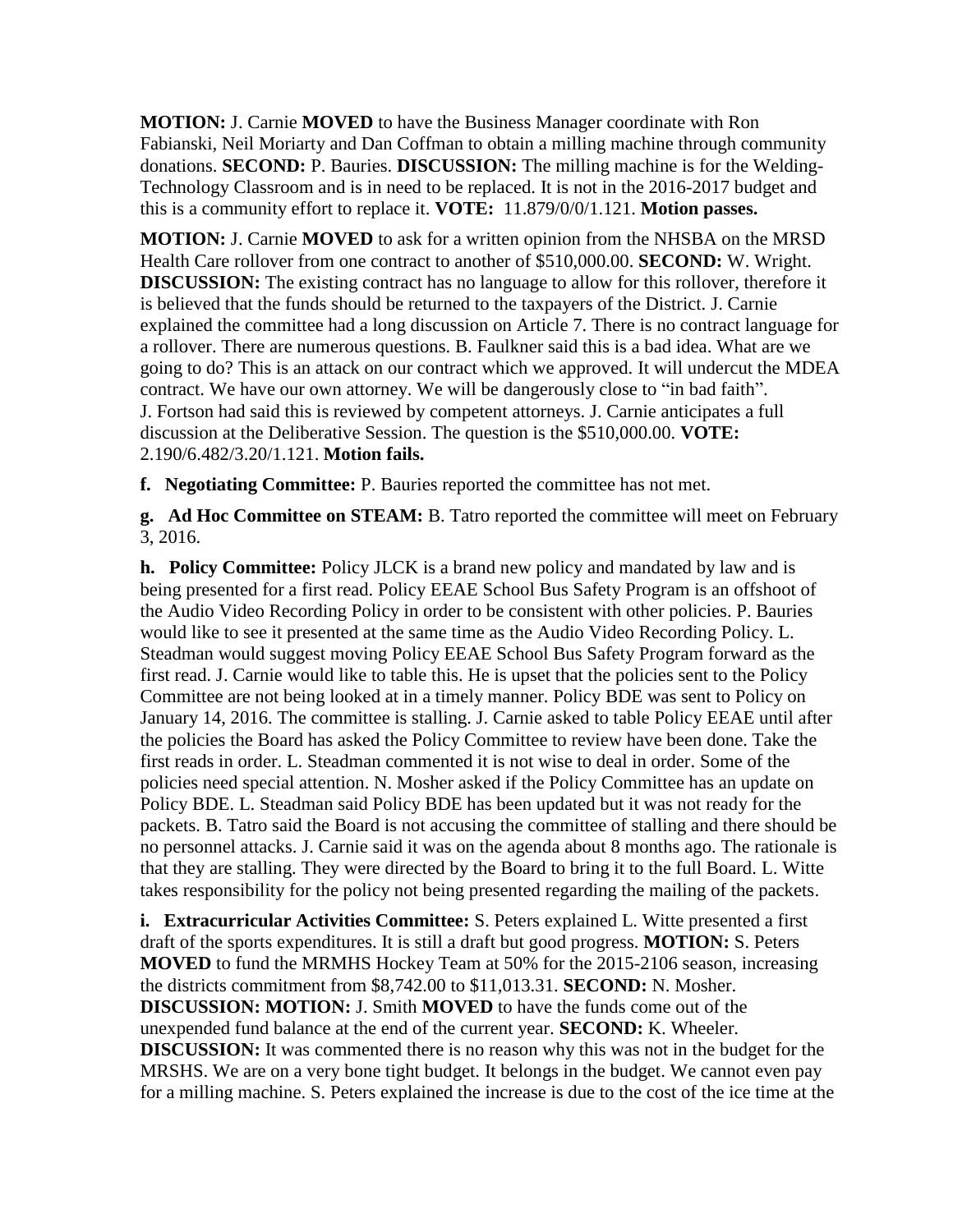new ice arena. W. Wright would support. It is not the team's fault for the new ice arena. N. Mosher would agree. **VOTE on amendment:** 7.563/4.316/0/1.121. **Motion passes. VOTE on amended motion:** 9.692/2.196/0/1.121. **Motion passes.** It was commented to refer this to L. Kalloger and the Athletic Director to review the entire budget to see if they can make it work for the MRMHS. P. Bauries asked why the Extracurricular Committee motions are on the agenda and not the others. L. Steadman said the motions are carried from a previous meeting. P. Bauries would like to have the motions presented on a separate sheet of paper with the rationale. L. Witte takes responsibility for the motions not being on the agenda due to the timing of the packets.

**j. School Safety, Security and Discipline Committee:** J. Smith reported the committee met. T. Kennett spoke regarding Special Ed. operations and procedures. They discussed behavior goals, CPI and modified core teachers. The next meeting is on February 10, 2016 at 6:00 PM.

## **7. OLD BUSINESS:**

**a. 2016-2017 School Calendar Draft:** It was reported the proposed calendar has been shared with the 3 Associations with feedback on the initial version but not on the new version. **MOTION:** P. Peterson **MOVED** to accept the 2016-2017 School Calendar Draft as presented. **SECOND:** P. Bauries. **DISCUSSION:** M. Szymcik explained there is a concern on the March parent/teacher conferences and the workshop day. She also commented the return to the school year is three days earlier and plans may have been made regarding vacations. Transportation was asked about regarding being strapped to the Keene High School schedule. **MOTION:** S. Peters **MOVED** to postpone the vote on the proposed calendar until the 3 organizations have discussed the issue. **SECOND:** B. Mitchell. **VOTE:**  11.879/0/0/1.121. **Motion passes.** 

**b. Board Positions on Warrants and Possible Amendments:** P. Bauries commented the Math funding has been resolved and the milling machine funding has another option. J. Fortson commented on Article Six the Capital Reserve Fund of 1975. The wording will be cleaned up and the funds will be put in the general fund. We cannot move it to an existing fund. The Dept. of Revenue has suggested a wording change. DRA has made changes to Article Seven but J. Fortson has not heard back yet regarding the changes. S. Peters commented the information should be available for clarity at the polls on Article Seven. M. Szymcik said the \$5,225.00 is out and \$5,000.00 is a contract correction.

**c. State of the (School Administration) Union Discussion:** W. Wright commented we should continue with this practice each year. He did not see anything negative. The CRC should review. He thanked the administration and principals for the presentation.

**d. Other Old Business as may come before the Board:** J. Carnie is asking to have Policy BDE on the agenda every week until it is on the agenda as a first read. The weighted vote is a change in the Policy. The NHSBA said to use the weighted vote always. He would like the policy on salary and stipends as well as conflict of interest on the next agenda for a first read. B. Faulkner commented the Policy Committee is meeting on February 11, 2016 and the policies need to be on the agenda for the public to be noticed. B. Faulkner said we have a policy for presenting policies. J. Carnie said we need a first read and if not he will take appropriate action.